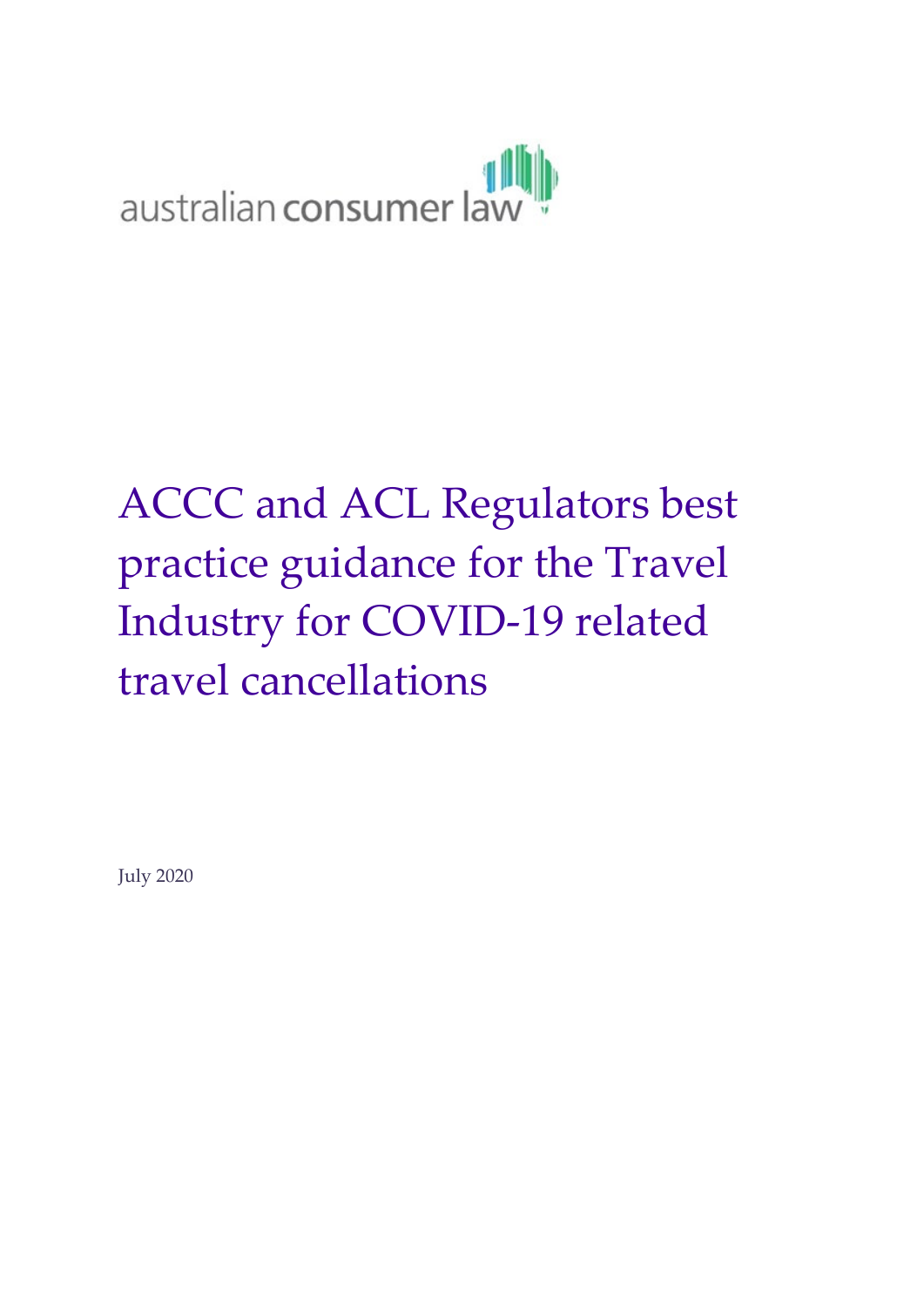# ACCC and ACL Regulators best practice guidance for the Travel Industry for COVID-19 related travel cancellations

The ACCC and state and territory Australian Consumer Law regulators (ACL Regulators) are mindful of the significant consequences of COVID-19 for businesses operating in the travel industry. Many businesses are struggling to manage cancellations and to manage the financial implications of the COVID-19 pandemic. That said, many consumers are also experiencing financial hardship and so it is important to recognise and balance the concerns of both business and consumers.

Notwithstanding these challenges, businesses need to remain conscious of their legal obligations in their dealings with consumers and to continue to treat consumers fairly. The reputation of the travel sector and goodwill towards it will depend on the response by businesses to the pandemic. The ACCC and ACL regulators have developed this best practice guidance to assist the industry in their dealings with consumers.

This best practice guidance relates primarily to circumstances where travel services have been cancelled as a result of the COVID-19 pandemic (rather than, for example, where a travel service will still proceed but a consumer has decided to cancel their booking). These circumstances are referred to in this guidance as **COVID-19 Cancellations**. However, businesses should continue to have regard to their legal obligations and continue to act fairly in all their dealings with consumers.

### **Australian Consumer Law obligations**

Where travel services cannot proceed due to the actions of a third party, such as restrictions on travel imposed due to the COVID-19 pandemic, the consumer guarantees in the Australian Consumer Law (**ACL**) are unlikely to apply.

However, other consumer protections contained in the ACL continue to apply during the COVID-19 pandemic. The pandemic does not permit businesses to engage in misleading, deceptive or unconscionable conduct, in contravention of the ACL. Nor does it excuse such conduct.

The ACCC and ACL Regulators will continue to enforce the ACL to protect consumers during this period.

Relevantly, businesses **must not**:

- engage in conduct that is misleading or deceptive
- engage in conduct that is, in all the circumstances, unconscionable
- make false or misleading statements about the services they promote or supply, including about:
	- o the terms or conditions on which such services are to be supplied, or have been supplied,
	- $\circ$  the rights of consumers including their entitlement to refunds in the event that services contracted for are not supplied, or
	- $\circ$  the likelihood of future travel within certain timeframes.

In particular, businesses need to take care to ensure that they do not mislead or deceive consumers about the operation of the terms and conditions of bookings or tickets.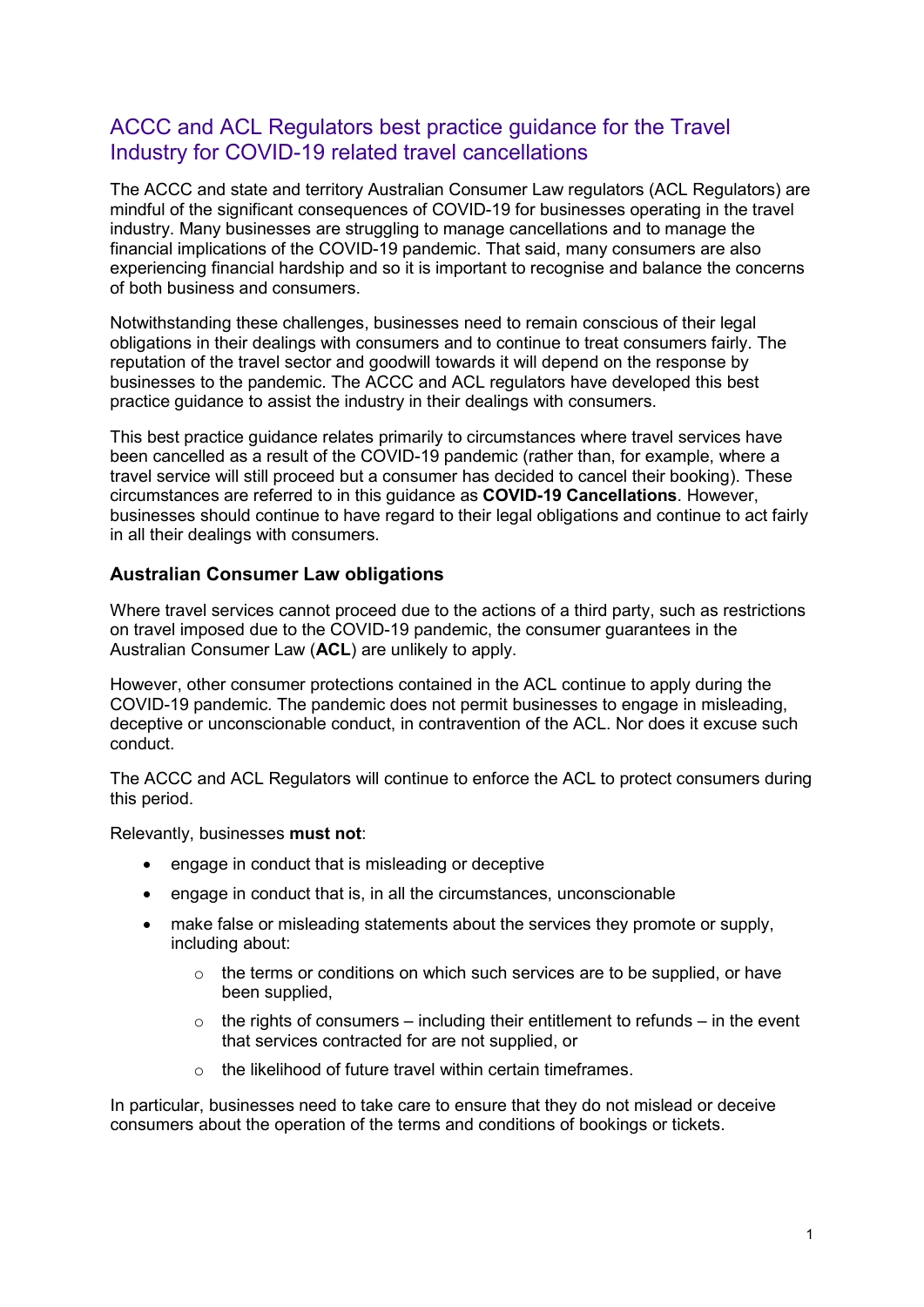For example, businesses **must not**:

- misrepresent the legal effect of any terms or conditions of the ticket or booking that relate to cancellation (or the legal effect of the absence of such terms)
- impose restrictions (such as requiring consumers to accept credit notes instead of refunds), except where expressly permitted to do so by applicable terms and conditions
- deduct fees, except where expressly permitted to do so by applicable terms and conditions
- represent that a contract contains terms or conditions that would relieve them from honouring refund clauses, where this is not the case
- represent that any money paid by a customer has already been provided to third party suppliers, when this is not the case
- represent that particular terms apply as a result of the COVID-19 pandemic, where this is inconsistent with the terms of the contract as a whole, or
- purport to retrospectively impose terms and conditions that did not apply at the time the booking or ticket was purchased.

Businesses should also be aware that under the ACL unfair contract terms are void. A term may be unfair where it causes a significant imbalance in the parties' rights and obligations arising under the contract, and causes detriment to the consumer if relied upon, and where it is not reasonably necessary to protect the legitimate interests of the business. This may include terms that allow a business to:

- unilaterally change the terms of the contract, or
- unfairly penalise a consumer in the event of a cancellation.

#### **COVID-19 Cancellations - broader expectations for the travel sector**

While the travel sector must comply with ACL obligations, including those highlighted above, the ACCC and ACL Regulators are conscious that the ACL forms only part of the broader legal and practical context in which businesses in the travel sector operate.

In these circumstances, given the unprecedented impact of the COVID-19 pandemic on the travel sector, the ACCC and ACL Regulators have broader expectations for how the sector should manage COVID-19 Cancellations. By setting out these expectations, the ACCC and ACL regulators hope to assist the travel sector to achieve fair outcomes for both consumers and businesses.

Accordingly, the ACCC and ACL Regulators are unlikely to have concerns where businesses manage COVID-19 Cancellations in accordance with these expectations.

That said, these are broad expectations only and do not displace other legal obligations applying, for example under contract or other laws. Businesses should ensure that they comply with all legal obligations in their dealings with individual customers, and obtain legal advice where necessary.

### *Businesses to provide appropriate remedies*

As highlighted above, under the ACL businesses must not mislead consumers about the operation of the terms and conditions of bookings or tickets, or their entitlement to refunds.

The ACCC and ACL Regulators expect that businesses will provide consumers with free-ofcharge refunds where consumers are entitled to one.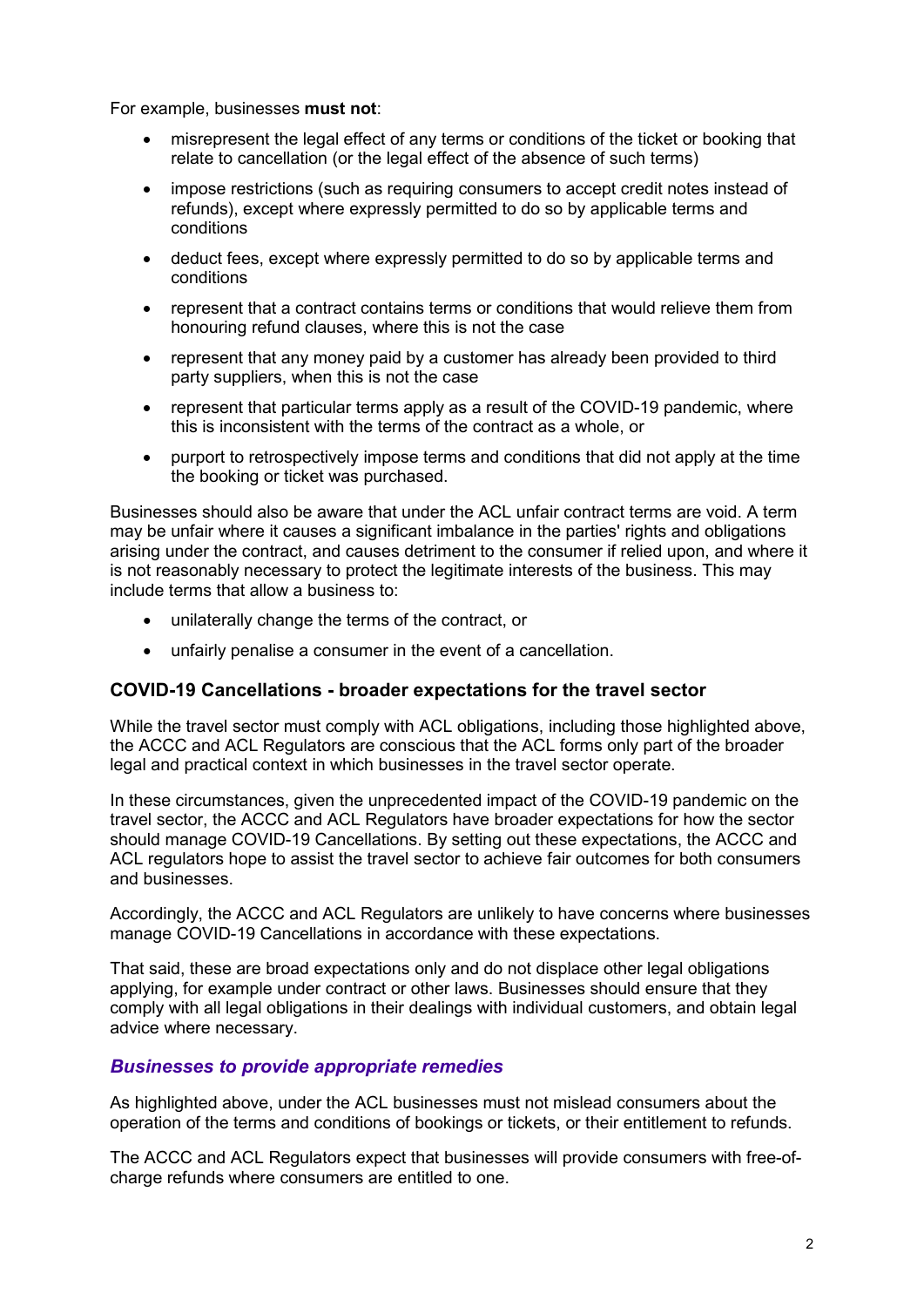This includes where the consumer:

- is entitled to a free-of-charge refund under the terms and conditions of their ticket or booking (as those terms and conditions stood at the time of purchase)
- purchased a ticket which was promoted as being "fully refundable" or similar
- has previously been informed by the business that they will receive a free-of-charge refund (even if the policy of the business with respect to refunds later changes), or
- has a right to a free-of-charge refund otherwise arising under state or territory legislation or the common law.

In particular, the ACCC and ACL Regulators expect that businesses will honour the terms and conditions of their contracts with consumers and provide remedies in accordance with those terms and conditions.

This means that, where it is specified in the booking terms and conditions:

- the payment of a refund may be contingent on the recovery of funds from a third party (for example, a supplier)
- a business may charge a cancellation fee or retain amounts relating to expenses incurred (this is discussed below in the "Cancellation fees" section), and
- the available remedy may be a 'credit note' or similar, rather than a refund in these circumstances (this is discussed further below in the "Credit notes" section).

The "Credit notes" section below sets out the ACCC and ACL Regulators expectations for providing credit notes, where applicable. Even where the booking terms or conditions specifically provide for credit notes (rather than refunds), businesses should still consider providing refunds in cases of hardship or other exceptional circumstances. See the "Hardship and special circumstances" section below.

Where the booking terms and conditions do not specify the remedy available to a consumer in these circumstances, or the terms and conditions are unclear whether a consumer is entitled to a refund, the ACCC and ACL Regulators expect that businesses will act in accordance with the following framework.

### **Agents or Intermediaries**

Consumers may purchase travel services through an agent or an intermediary (eg. tour operator), rather than from primary suppliers directly. These agents or intermediaries book travel services for consumers with primary suppliers (eg. airlines, cruise operators, accommodation providers), and pass funds paid by consumers on to those primary suppliers.

If a business was engaged by the consumer as an agent or intermediary provider, they should:

- take active steps to seek to recover funds from suppliers to pass on to the consumer
- where a supplier returns funds, remit those funds to the consumer as soon as possible in the circumstances, even in circumstances where the agent or intermediary is still attempting to recover, or has been unable to recover, funds from other suppliers involved in the consumer's booking
- where a supplier advises it will not return funds, or it appears unlikely that a supplier will return the funds, offer an attractive remedy to the consumer in lieu of a refund. See the "Option of refund or credit note" section below regarding potential value adds to credit notes
- regularly keep the consumer informed of the steps being taken in this process and also the outcome, and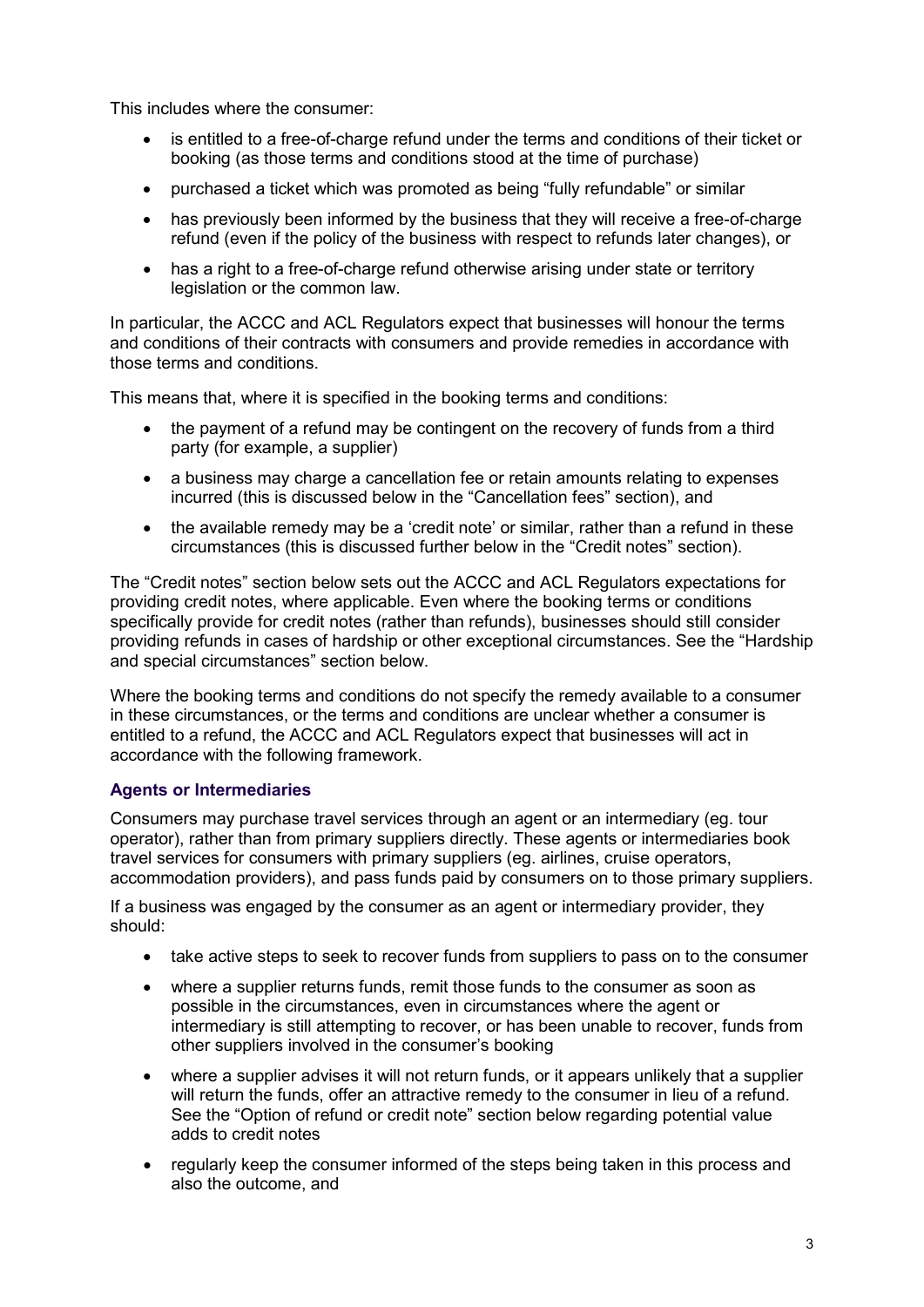• consider providing refunds in cases of hardship or other exceptional circumstances. See the "Hardship and special circumstances" section below.

These businesses may also offer the consumer the *choice* of accepting a credit note instead of the businesses returning funds recovered from suppliers (where it has been able to recover such funds). However the choice of accepting a credit note in these circumstances lies entirely with the consumer.

#### **Primary Suppliers**

Primary suppliers are businesses that supply travel services directly to consumers and any funds paid to them by consumers are retained by them and not passed on to any other businesses.

Businesses that are the primary supplier of the travel service should:

- offer the consumer the choice of either a refund or an attractive remedy in lieu of a refund. See the "Option of refund or credit note" section below regarding potential value adds to credit notes, and
- consider providing refunds in cases of hardship or other exceptional circumstances. See the "Hardship and special circumstances" section below.

Businesses should be aware that consumers may have other statutory, contractual or common law rights (such as those governing the frustration of contract) entitling them to an unqualified refund, and may take legal action to enforce these rights.

### *Cancellation fees*

Businesses should take care not to mislead consumers about the extent of any entitlement they may have to charge cancellation fees or to retain amounts for expenses incurred.

Businesses proposing to charge a cancellation fee, or to retain an amount to cover expenses, should:

- clearly communicate to consumers at the time the remedy is offered:
	- o that the cancellation fee will be charged
	- o the reasons or circumstances in which the fee is being charged, and
	- $\circ$  the amount of the fee to be charged
- expressly identify for consumers the legal source of their right to the fee or amount to be retained; and
- on request, provide an itemised breakdown justifying the amount charged or retained.

The ACCC and ACL Regulators expect that:

- only a single fee or deduction will be applied to a booking; that is, fees and deductions will not be made on an individual passenger or individual service basis, and
- in most circumstances, any amount charged or retained for this purpose will be a nominal sum relating to reasonable administrative expenses incurred.

### *Timing of refunds*

Where a consumer is entitled to a refund, the refund must be paid within a reasonable time. The ACCC and ACL Regulators appreciate that, in the circumstances of the COVID-19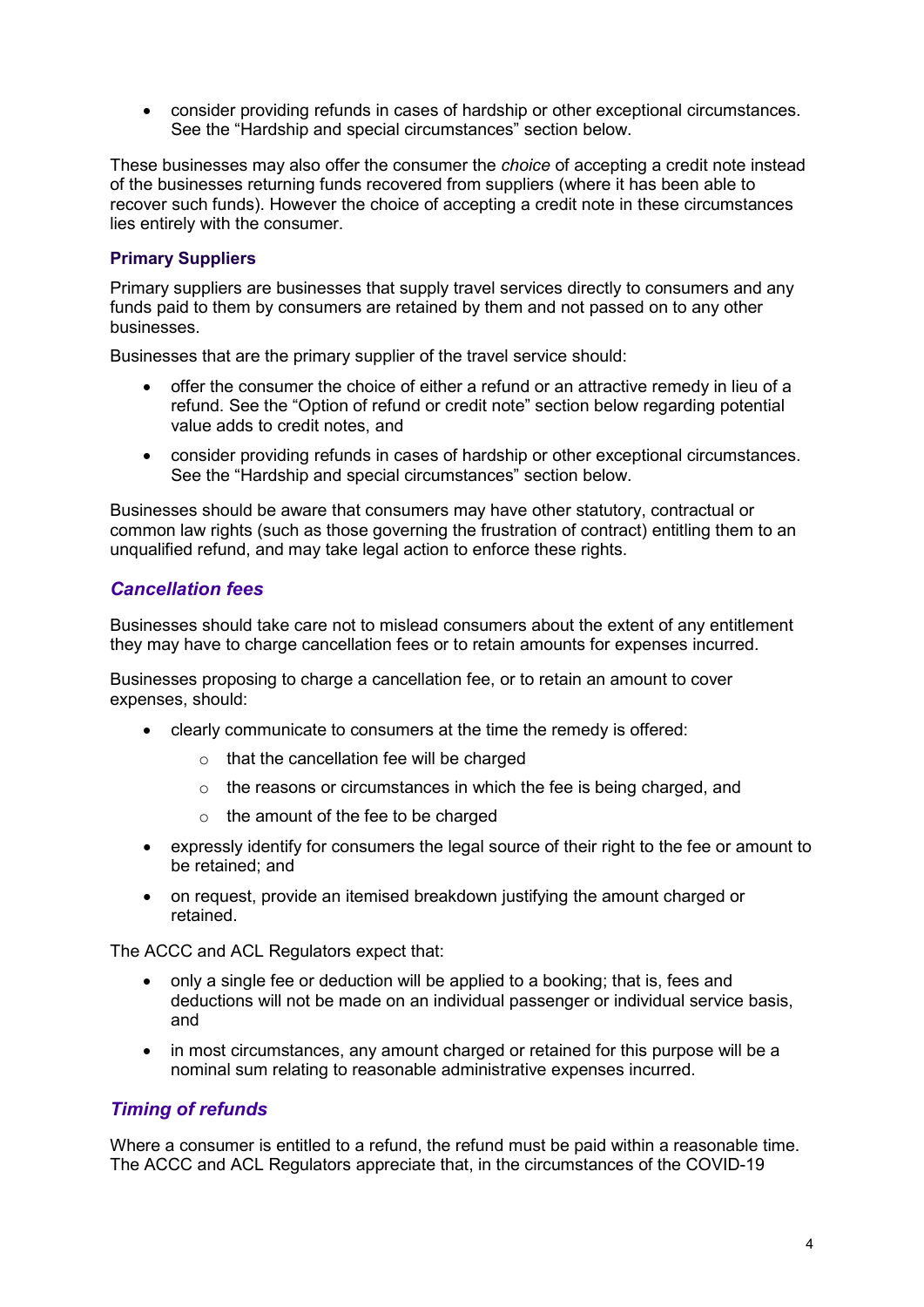pandemic, it may take longer than usual for businesses to be able to process the volume of cancellations and refunds.

Where a business has received funds from a supplier or third party that are due to be returned to a consumer, the business must remit those funds to the customer as soon as possible in the circumstances.

Businesses should communicate regularly with consumers about the timing of any refunds.

### *Credit notes*

As discussed above, a 'credit note' or similar, rather than a refund, may be the appropriate remedy in certain circumstances.

Businesses should also advise consumers upfront about the terms that govern the use of any credit notes.

The ACCC and ACL Regulators expect that any credit notes provided should have the features set out below.

- Any credit note should have, at a minimum, the same value as the amount paid for the booking.
- Any credit note should have an expiry date that will allow the consumer a reasonable period in which to use the credit after the COVID-19 restrictions are lifted. Alternatively, businesses may wish to offer credit notes with no expiry date.
- Businesses should be prepared to extend any expiry period to take into account the extension of any travel restrictions, to allow the consumer a reasonable period in which to use the credit after the COVID-19 restrictions are lifted, or to otherwise receive a refund. Alternatively, businesses may wish to provide credit notes with expiry periods that do not start to run until after the COVID-19 restrictions are lifted.

The ACCC and ACL Regulators expect that businesses will permit consumers to redeem service or product specific credit notes on alternative products or services, in the event that the original product or service is not available after the COVID-19 pandemic has ended.

### *Option of refund or credit note*

Businesses may wish to offer consumers who are entitled to a refund *the option* of accepting a credit note instead. In these circumstances, the choice between accepting a credit note or refund lies entirely with the consumer.

Consumers may be more likely to accept a credit note instead of a refund where the credit:

- has a value higher than the value of the original ticket or booking
- can be used for any product or service offered by the business (rather being restricted to products or services similar to the original ticket or booking)
- has a very long, or no, expiry date
- is transferrable within a broader family group, or
- is convertible to a refund, at the consumer's discretion, after a fixed period.

Although a business may offer consumers the option of a credit note instead of a refund, and may incentivise that option, business should take special care not to mislead consumers regarding the circumstances in which they are *required* to accept a credit note rather than a refund.